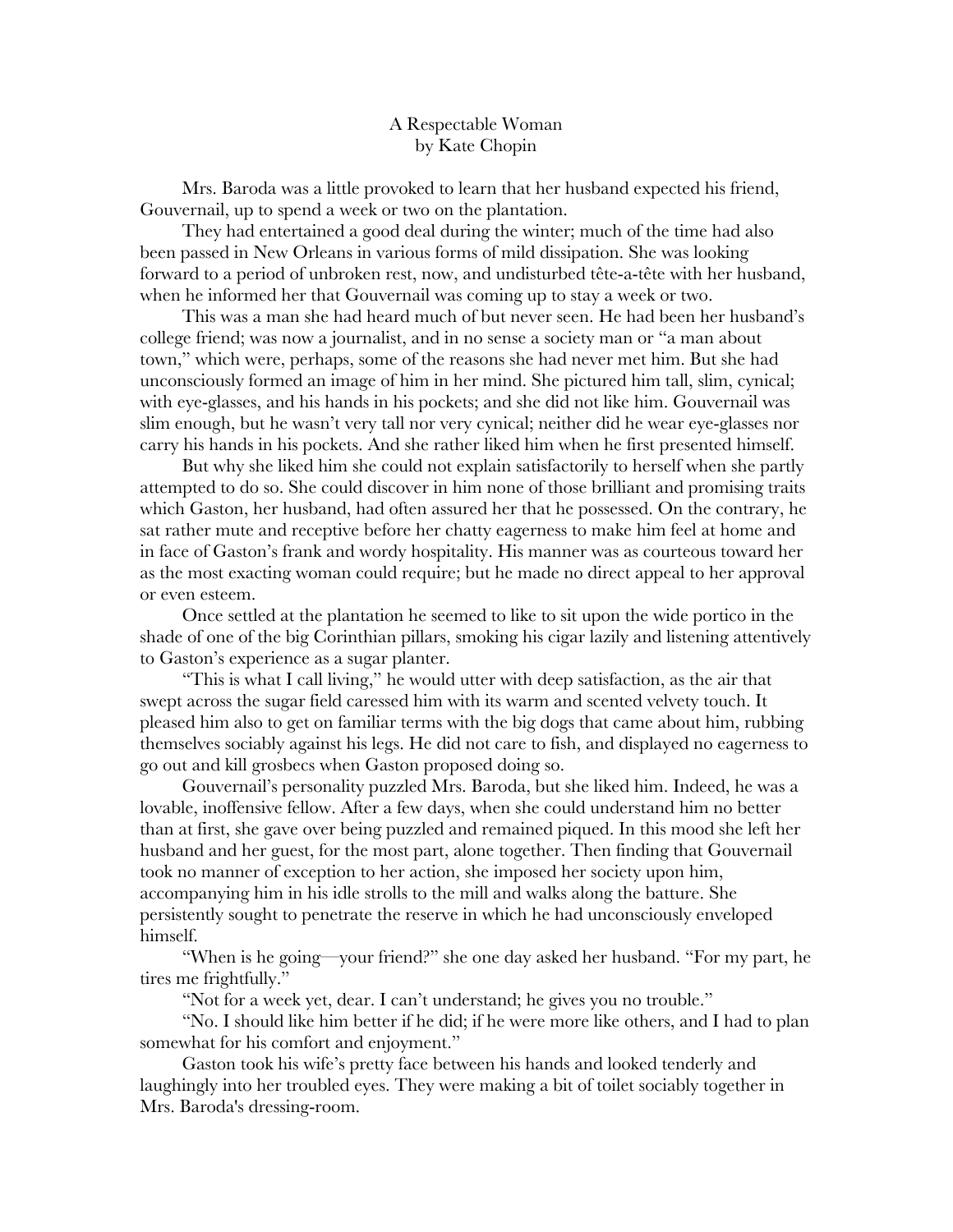"You are full of surprises, ma belle," he said to her. "Even I can never count upon how you are going to act under given conditions." He kissed her and turned to fasten his cravat before the mirror.

"Here you are," he went on, "taking poor Gouvernail seriously and making a commotion over him, the last thing he would desire or expect."

"Commotion!" she hotly resented. "Nonsense! How can you say such a thing? Commotion, indeed! But, you know, you said he was clever."

So he is. But the poor fellow is run down by overwork now. That's why I asked him here to take a rest."

"You used to say he was a man of ideas," she retorted, unconciliated. "I expected him to be interesting, at least. I'm going to the city in the morning to have my spring gowns fitted. Let me know when Mr. Gouvernail is gone; I shall be at my Aunt Octavie's."

That night she went and sat alone upon a bench that stood beneath a live oak tree at the edge of the gravel walk.

She had never known her thoughts or her intentions to be so confused. She could gather nothing from them but the feeling of a distinct necessity to quit her home in the morning.

Mrs. Baroda heard footsteps crunching the gravel; but could discern in the darkness only the approaching red point of a lighted cigar. She knew it was Gouvernail, for her husband did not smoke. She hoped to remain unnoticed, but her white gown revealed her to him. He threw away his cigar and seated himself upon the bench beside her; without a suspicion that she might object to his presence.

"Your husband told me to bring this to you, Mrs. Baroda," he said, handing her a filmy, white scarf with which she sometimes enveloped her head and shoulders. She accepted the scarf from him with a murmur of thanks, and let it lie in her lap.

He made some commonplace observation upon the baneful effect of the night air at that season. Then as his gaze reached out into the darkness, he murmured, half to himself:

> " 'Night of south winds—night of the large few stars! Still nodding night— $'$ "

She made no reply to this apostrophe to the night, which indeed, was not addressed to her.

Gouvernail was in no sense a diffident man, for he was not a self-conscious one. His periods of reserve were not constitutional, but the result of moods. Sitting there beside Mrs. Baroda, his silence melted for the time.

He talked freely and intimately in a low, hesitating drawl that was not unpleasant to hear. He talked of the old college days when he and Gaston had been a good deal to each other; of the days of keen and blind ambitions and large intentions. Now there was left with him, at least, a philosophic acquiescence to the existing order—only a desire to be permitted to exist, with now and then a little whiff of genuine life, such as he was breathing now.

Her mind only vaguely grasped what he was saying. Her physical being was for the moment predominant. She was not thinking of his words, only drinking in the tones of his voice. She wanted to reach out her hand in the darkness and touch him with the sensitive tips of her fingers upon the face or the lips. She wanted to draw close to him and whisper